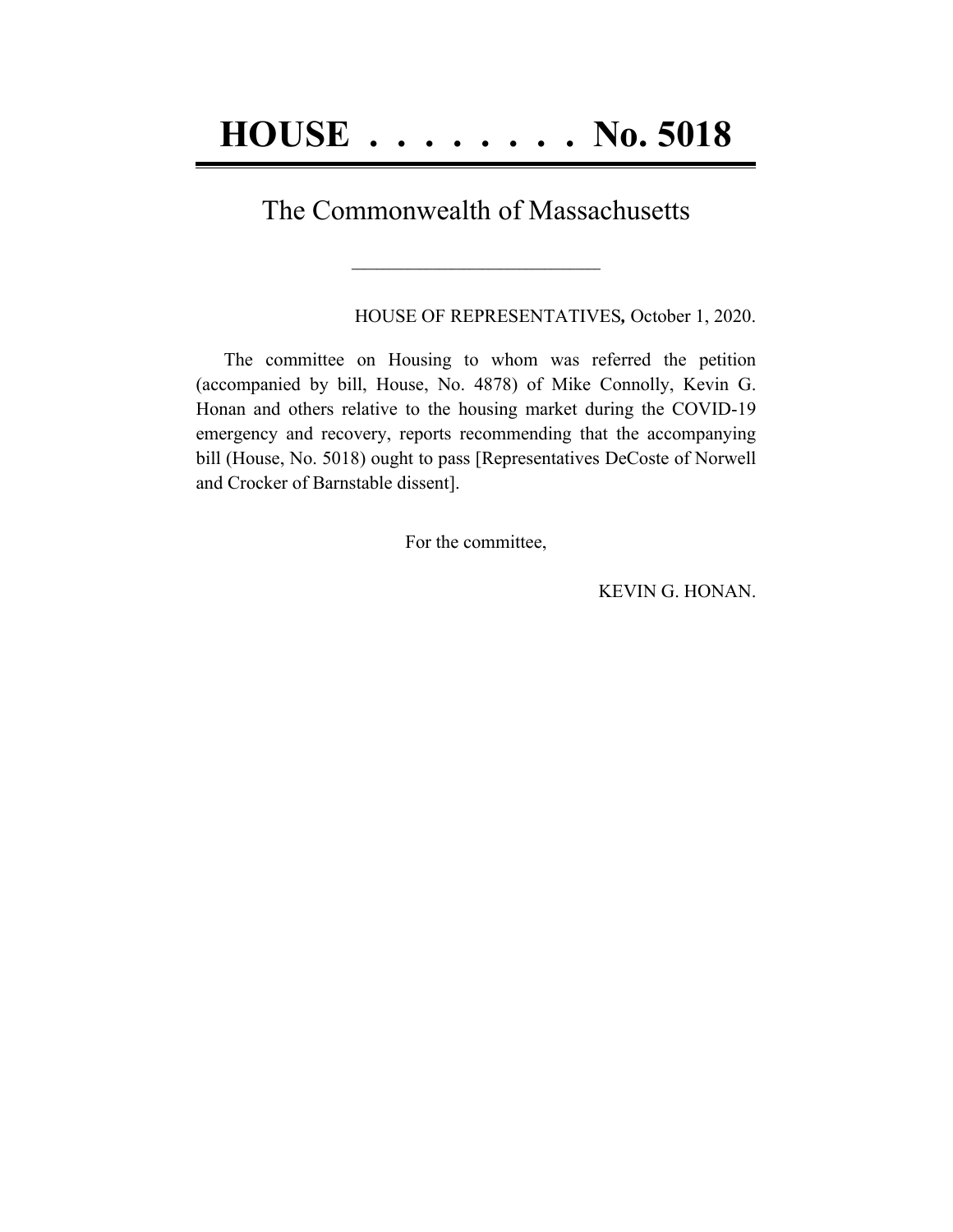FILED ON: 9/30/2020

## The Commonwealth of Massachusetts

**In the One Hundred and Ninety-First General Court (2019-2020) \_\_\_\_\_\_\_\_\_\_\_\_\_\_\_**

**\_\_\_\_\_\_\_\_\_\_\_\_\_\_\_**

An Act to guarantee housing stability during the COVID-19 emergency and recovery.

*Whereas,* The deferred operation of this act would tend to defeat its purpose, which is to establish forthwith ongoing stabilization of the housing market for renters and homeowners during the COVID-19 emergency and recovery, therefore it is hereby declared to be an emergency law, necessary for the immediate preservation of the public safety and convenience.

Be it enacted by the Senate and House of Representatives in General Court assembled, and by the authority *of the same, as follows:*

| $\mathbf{1}$   | SECTION 1. Section 6 of chapter 62 of the General Laws, as appearing in the 2018                |
|----------------|-------------------------------------------------------------------------------------------------|
| $\overline{2}$ | Official Edition, is hereby amended by adding the following subsection:                         |
| $\overline{3}$ | $(w)(1)$ A taxpayer engaged in the business of renting residential dwelling units in the        |
| $\overline{4}$ | commonwealth shall be allowed a credit against the taxes imposed by this chapter to the extent  |
| 5              | provided for in this subsection for rental losses during the state of emergency concerning the  |
| 6              | novel coronavirus disease outbreak declared by the governor on March 10, 2020.                  |
| $\tau$         | (2) Except as otherwise provided in this subsection the amount of credit shall be the           |
| 8              | difference between the cumulative amount of rents owed on a monthly basis pursuant to the       |
| 9              | rental agreement covering each occupied dwelling unit minus the tenant's rental obligation, for |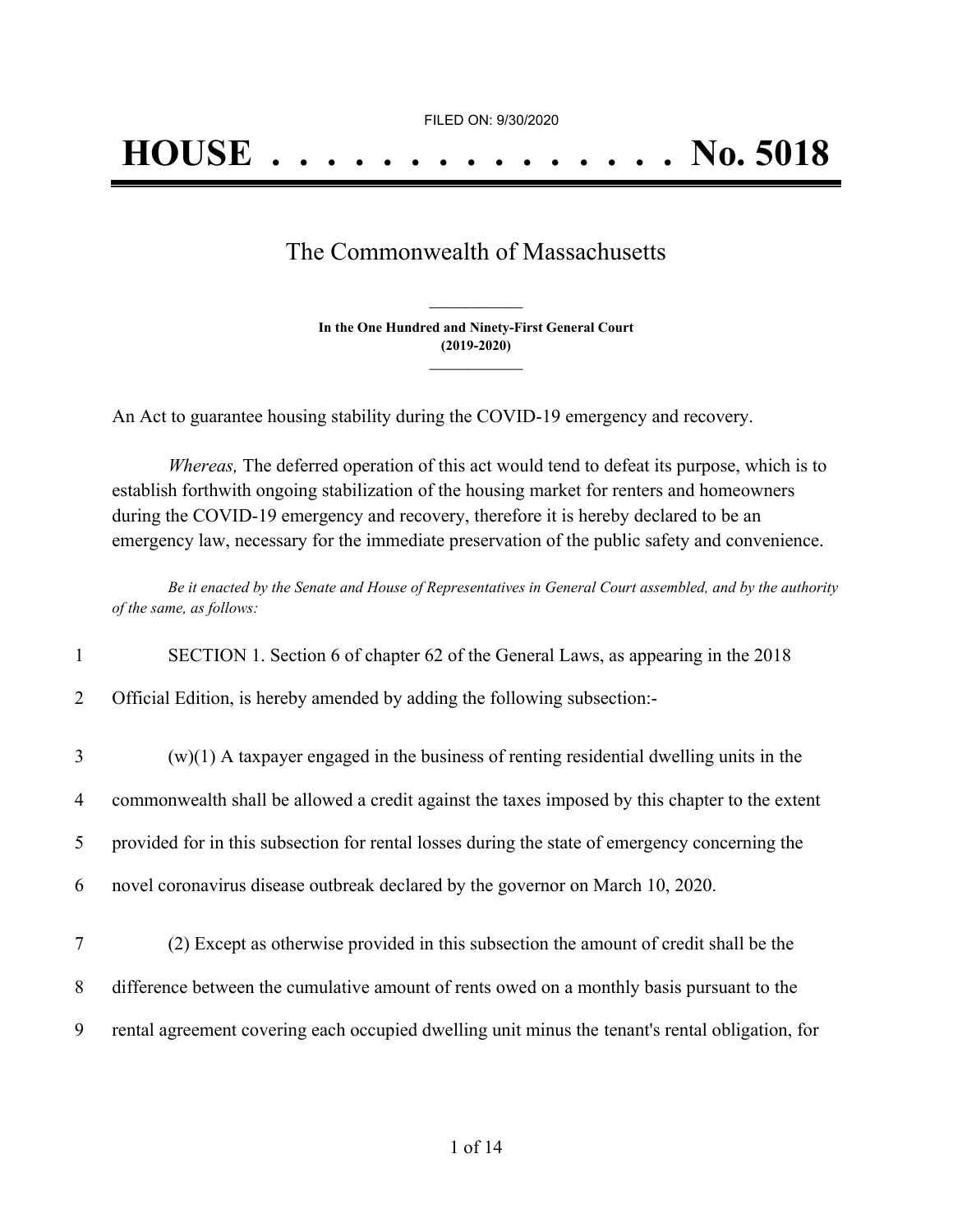those months occurring during the state of emergency concerning the novel coronavirus disease outbreak declared by the governor on March 10, 2020.

 (3) The secretary of housing and economic development, in consultation with the commissioner of revenue, shall promulgate regulations for an application process for the credit and shall receive applications for the credit. The application for the credit by the owner or owners of the rental property shall include the amount of the credit requested, which shall be based upon the cumulative monthly rent owed by tenants pursuant to the rental agreement covering each occupied dwelling unit during each month of the state of emergency concerning the novel coronavirus disease outbreak declared by the governor on March 10, 2020, and the actual monthly rent collected during each respective month of the state of emergency, to be allocated by the secretary. The application shall also include the tenant's name and mailing address for each dwelling unit for which credit is sought. The applicant shall have the burden of providing sufficient proof to the secretary for review and determination. The application shall contain sufficient information to identify each such dwelling unit and the taxpayer or taxpayers with respect to each such dwelling unit, and such other information as the secretary, in consultation with the commissioner, shall prescribe. The secretary shall develop procedures for verifying the tenant's rental obligation for the tax credit benefit period.

 (4) While the application is pending, the applicant shall not issue a notice to quit or commence a summary process action to recover possession of the dwelling unit for the non-payment of rent, which is the subject of the application.

 (5) Subject to the availability of credits, the amount of the credit available for each dwelling unit shall be the actual difference between the monthly lease amounts for occupied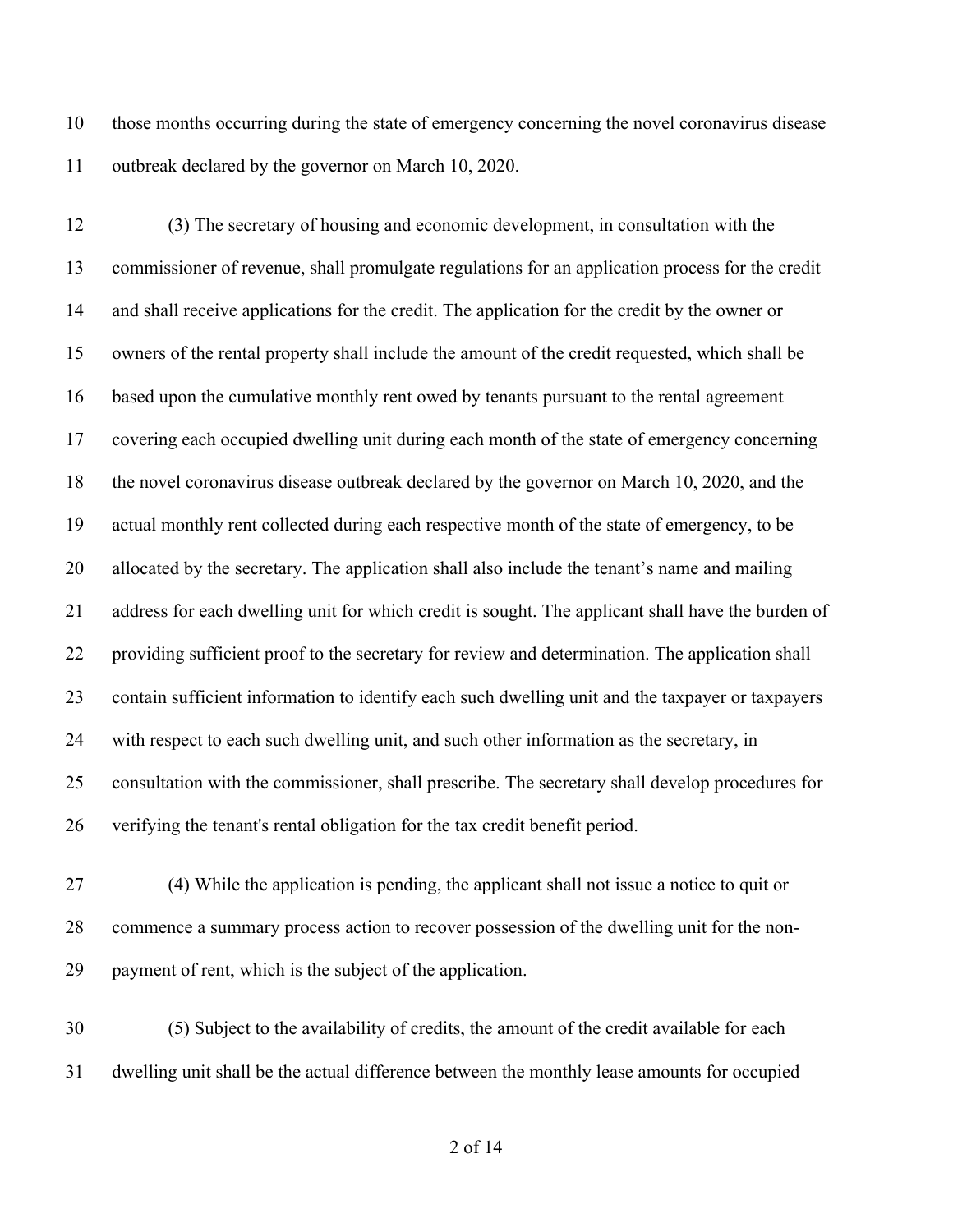units minus the tenant's rental obligation and the actual amount of monthly rent collected, as determined by the commissioner. Upon approval of the credit to an owner, the owner shall release the occupants of the dwelling unit from any liability for the non-payment of rent that is the subject of the credit.

 (6) Owners shall not be eligible for credit: (i) if such owner has received property tax relief, rental voucher assistance or any other federal, state or locally funded benefit intended to pay, abate or compensate the owner for unpaid rent: (ii) if the owner has commenced a proceeding to recover possession of the property for the non-payment of rent, which is the subject of the application; or (iii) another owner, co-owner or applicant has applied for tax credits for the unpaid rent of the same units.

 (7) The secretary shall prioritize credit applications for dwelling units whose rent is at or below the fair market rent as most recently calculated by the United States Department of Housing and Urban Development for the area in which the dwelling unit is located.

 (8) If the amount of the credit allowed under this subsection for any taxable year exceeds the taxpayer's tax liability for that tax year the taxpayer may carry forward and apply in any subsequent taxable year, the portion, as reduced from year to year of those credits, which exceed the tax for the taxable year.

(9) This section shall apply to taxable years beginning on or after January 1, 2020.

 SECTION 2. Chapter 63 of the General Laws, as so appearing, is hereby amended by inserting after section 38HH the following section:-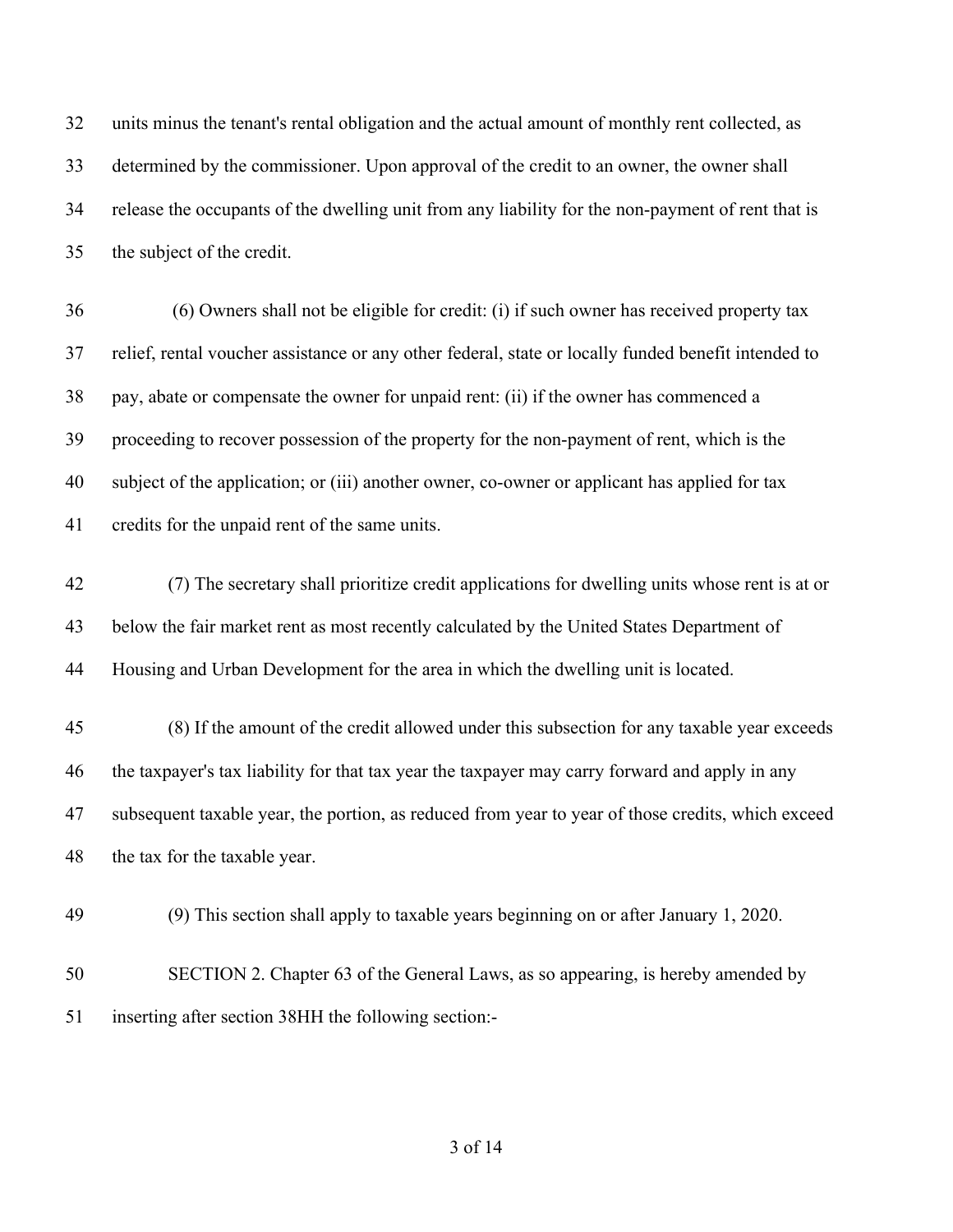Section 38II. (a) A taxpayer engaged in the business of renting residential dwelling units in the commonwealth shall be allowed a credit against the taxes imposed by this chapter to the extent provided for in this subsection for rental losses during the state of emergency concerning the novel coronavirus disease outbreak declared by the governor on March 10, 2020.

 (b) Except as otherwise provided in this subsection the amount of credit shall be the difference between the cumulative amount of rents owed on a monthly basis pursuant to the rental agreement covering each occupied dwelling unit minus the tenant's rental obligation, for those months occurring during the state of emergency concerning the novel coronavirus disease outbreak declared by the governor on March 10, 2020.

 (c) The secretary of housing and economic development, in consultation with the commissioner of revenue, shall promulgate regulations for an application process for the credit and shall receive applications for the credit. The application for the credit by the owner or owners of the rental property shall include the amount of the credit requested, which shall be based upon the cumulative monthly rent owed by tenants pursuant to the rental agreement covering each occupied dwelling unit during each month of the state of emergency concerning the novel coronavirus disease outbreak declared by the governor on March 10, 2020, and the actual monthly rent collected during each respective month of the state of emergency, to be allocated by the secretary. The application shall also include the tenant's name and mailing address for each dwelling unit for which credit is sought. The applicant shall have the burden of providing sufficient proof to the secretary for review and determination. The application shall contain sufficient information to identify each such dwelling unit and the taxpayer or taxpayers with respect to each such dwelling unit, and such other information as the secretary, in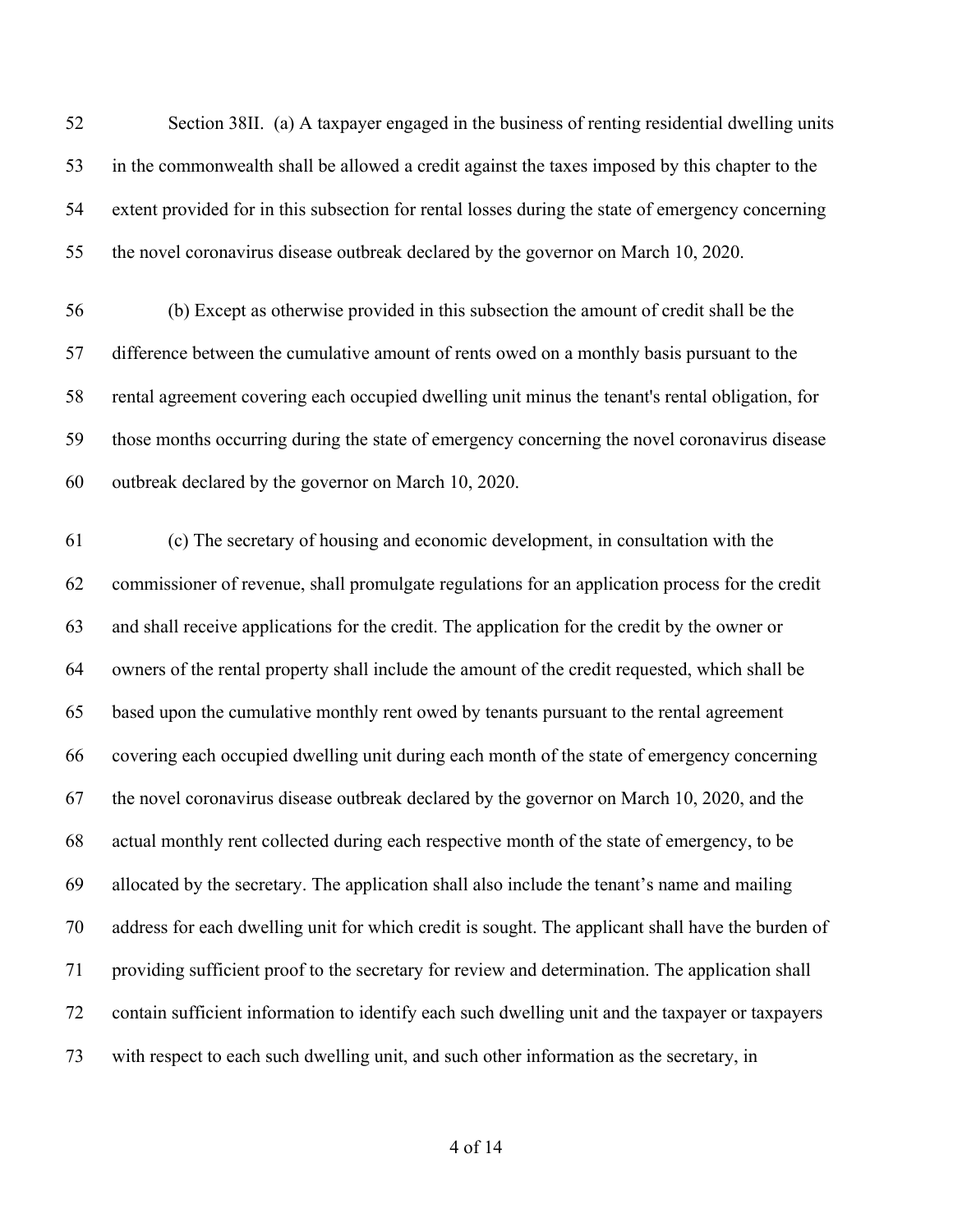consultation with the commissioner, shall prescribe. The secretary shall develop procedures for verifying the tenant's rental obligation for the tax credit benefit period.

 (d) While the application is pending, the applicant shall not issue a notice to quit or commence a summary process action to recover possession of the dwelling unit for the non-payment of rent, which is the subject of the application.

 (e) Subject to the availability of credits, the amount of the credit available for each dwelling unit shall be the actual difference between the monthly lease amounts for occupied units minus the tenant's rental obligation and the actual amount of monthly rent collected, as determined by the commissioner. Upon approval of the credit to an owner, the owner shall release the occupants of the dwelling unit from any liability for the non-payment of rent that is the subject of the credit.

 (f) Owners shall not be eligible for credit: (i) if such owner has received property tax relief, rental voucher assistance or any other federal, state or locally funded benefit intended to pay, abate or compensate the owner for unpaid rent: (ii) if the owner has commenced a proceeding to recover possession of the property for the non-payment of rent, which is the subject of the application; or (iii) another owner, co-owner or applicant has applied for tax credits for the unpaid rent of the same units.

 (g) The secretary shall prioritize credit applications for dwelling units whose rent is at or below the fair market rent as most recently calculated by the United States Department of Housing and Urban Development for the area in which the dwelling unit is located.

 (h) If the amount of the credit allowed under this subsection for any taxable year exceeds the taxpayer's tax liability for that tax year the taxpayer may carry forward and apply in any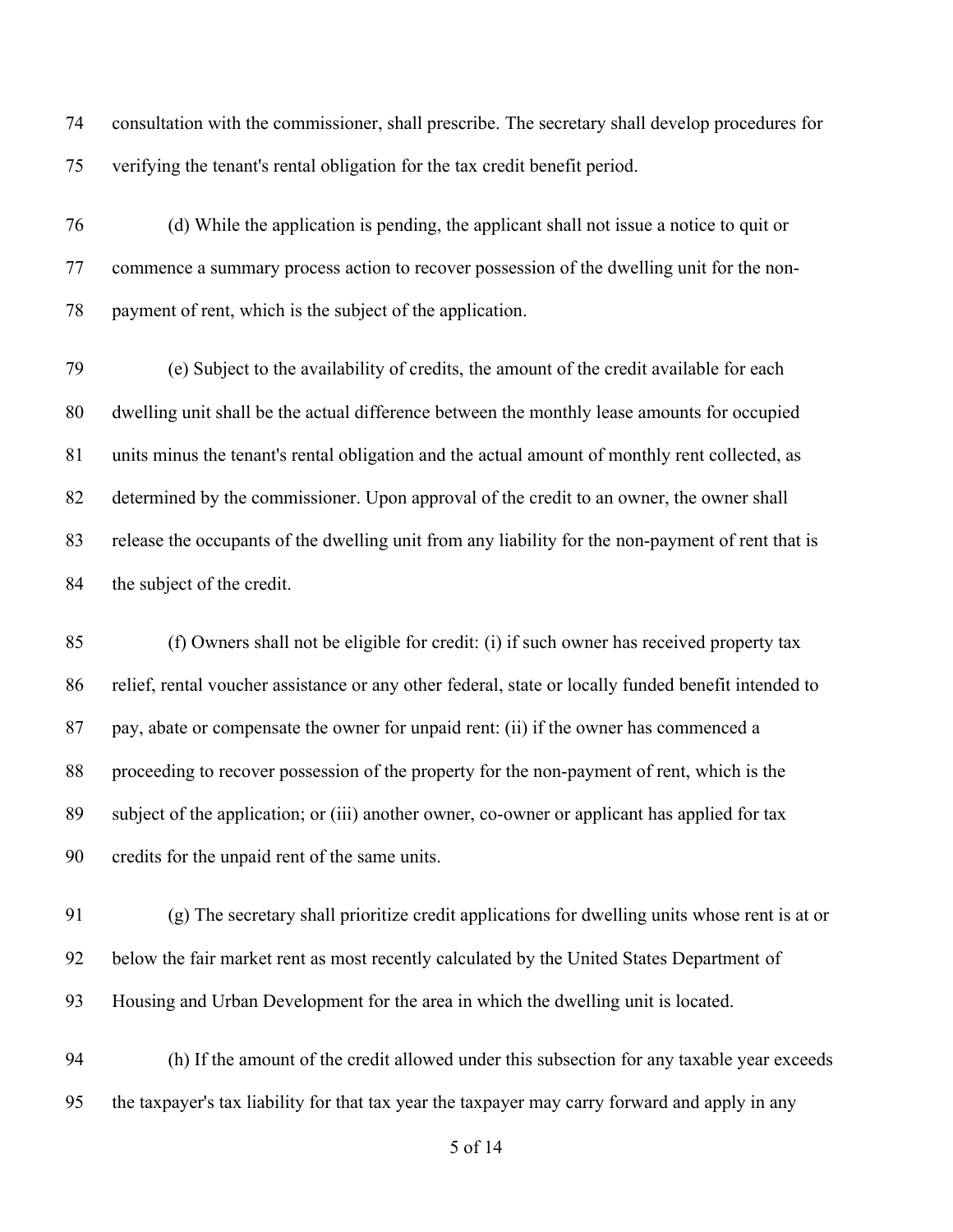subsequent taxable year, the portion, as reduced from year to year of those credits, which exceed the tax for the taxable year.

(i) This section shall apply to taxable years beginning on or after January 1, 2020.

 SECTION 3. Chapter 186 of the General Laws is hereby amended by adding the following section:-

 Section 31. (a) For the purposes of this section, the words "just cause" shall mean that: (1) the tenant has failed to pay the rent; (2) the tenant has materially violated an obligation or covenant of the tenancy or occupancy, except the obligation to surrender possession upon proper notice, and has failed to cure such violation within 30 days after having received written notice thereof from the owner; (3) the tenant is committing a nuisance in the unit, is permitting a nuisance to exist in the unit, is causing substantial damage to the unit or is creating a substantial interference with the quiet enjoyment of other occupants; (4) the tenant is using or permitting the unit to be used for any illegal purpose; or (5) the owner intends to make bona fide personal use of the unit within 180 days, including use of the unit as the owner's primary residence or the use of the unit by a member of the owner's family as a primary residence.

 (b) A city or town that adopts this section in the manner provided in section 4 of chapter 4 may require that any summary process action for a residential dwelling unit, except an owner-occupied dwelling with 4 or fewer units in said city or town, is for just cause.

 SECTION 4. Item 7004-9316 of section 2 of chapter 41 of the acts of 2019 is hereby amended by adding the following words:- ; provided further, that households with a median income of no more than 100 per cent of median income and are at risk of becoming homeless due to a significant reduction of income or increased expenses due to the inability to pay rent for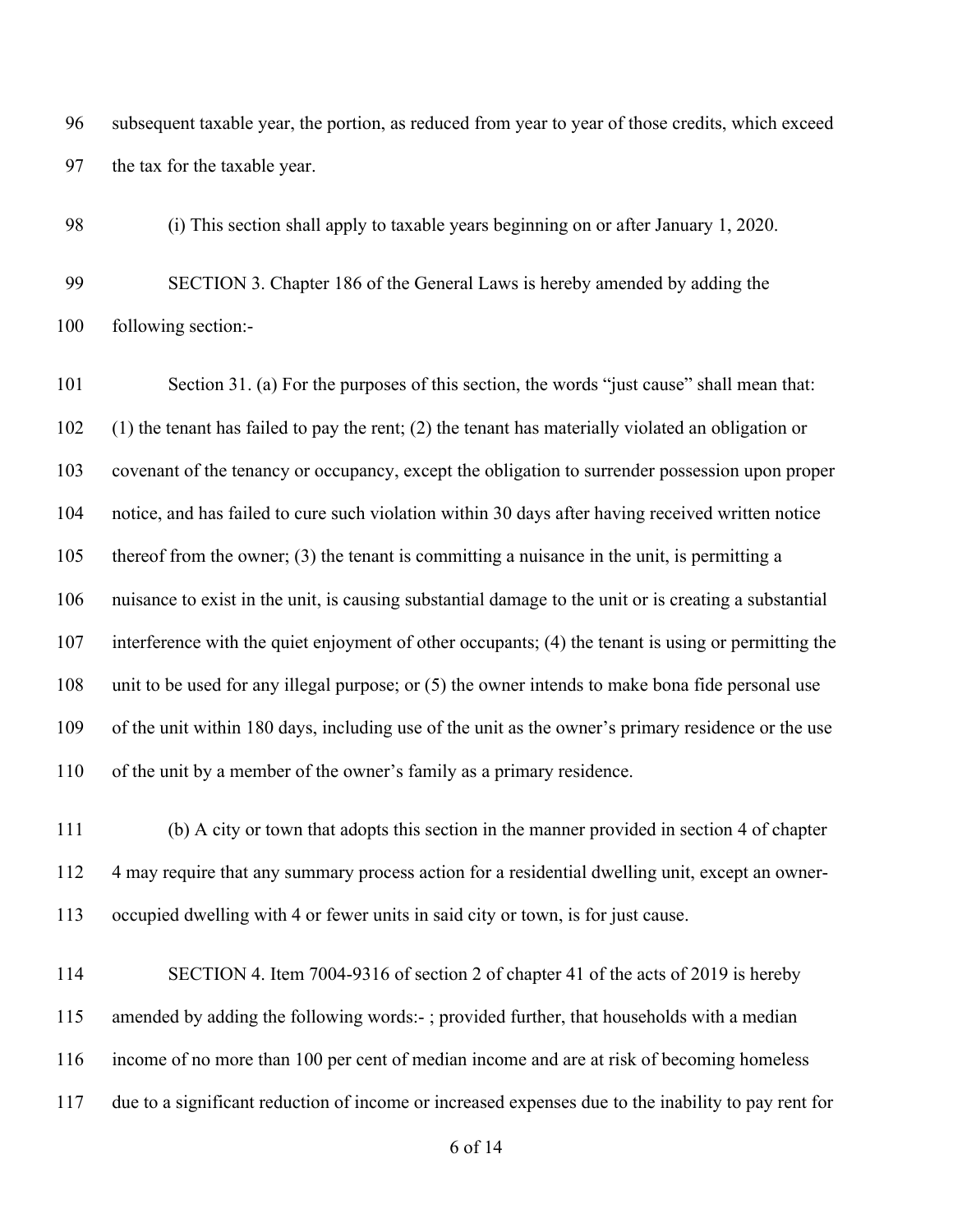| 118 | a residential dwelling unit caused by the outbreak of the 2019 novel coronavirus, also known as       |
|-----|-------------------------------------------------------------------------------------------------------|
| 119 | COVID-19, or the effects of the governor's March 10, 2020 emergency declaration shall be              |
| 120 | eligible for rental assistance pursuant to this item and that such assistance shall be remitted by    |
| 121 | voucher to the renter's landlord.                                                                     |
| 122 | SECTION 5. Chapter 65 of the acts of 2020 is hereby amended by inserting after section                |
| 123 | 3 the following 2 sections:-                                                                          |
| 124 | (a) SECTION 3A. Notwithstanding any general or special law to the contrary, no                        |
| 125 | person shall: (1) commence or attempt to commence a non-essential eviction or (2) charge or           |
| 126 | collect rent or use and occupancy payments in excess of the agreed-upon amount as of March 10,        |
| 127 | 2020, except that housing authorities and landlords with tenants whose rent payments are              |
| 128 | partially or fully subsidized shall be exempt from clause (2). Any waiver of this section included    |
| 129 | in a lease or other contract shall be against public policy and shall be void. This section shall not |
| 130 | apply to owner-occupied buildings composed of 4 or fewer rental units.                                |
| 131 | SECTION 3B. Notwithstanding any general or special law, rule, regulation or order to                  |
| 132 | the contrary, no court having jurisdiction of a summary process action or any other trial court       |
| 133 | department shall make public or publish, in any manner, the name or other identifying                 |
| 134 | information, including, but not limited to, the person's address, of any person named as a party to   |
| 135 | a summary process or civil action where the plaintiff seeks non-payment of rent from a period         |
| 136 | beginning with the COVID-19 emergency and for 1 year after the termination of the state of            |
| 137 | emergency; provided, further, that such information shall be impounded and shall remain               |
| 138 | permanently unavailable for public inspection or publication, except to the parties to the action     |
| 139 | or their attorney, or as ordered by the court for good cause shown.                                   |
|     |                                                                                                       |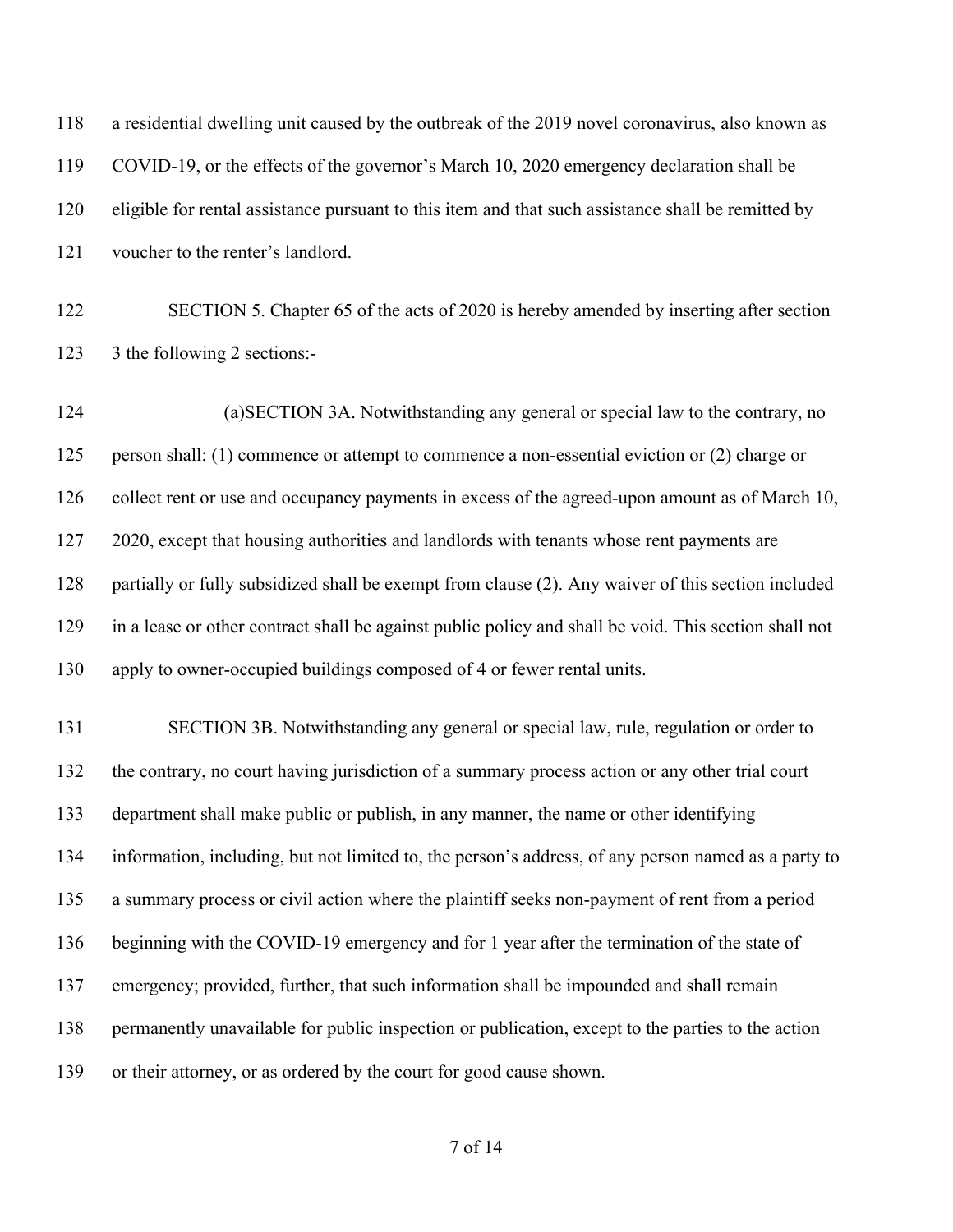SECTION 6. Section 5 of said chapter 65 is hereby amended by striking out subsection (b) and inserting in place thereof the following subsection:-

 (b) A creditor or mortgagee shall grant forbearance to a mortgagor of a mortgage loan for a residential property as defined in section 35B of said chapter 244 if the mortgagor submits a request to the mortgagor's servicer affirming that the mortgagor has experienced a financial 145 impact from COVID-19. The request may be made in any form, written or oral, and the forbearance shall be granted regardless of the mortgagor's delinquency status. The forbearance shall last 180 days, although at the mortgagor's request, the period of forbearance may begin in an increment shorter than 180 days and then extended at the mortgagor's request. The forbearance shall be extended for an additional 180 days at the mortgagor's request. Fees, penalties or interest beyond the amounts scheduled and calculated as if the mortgagor made all contractual payments on time and in full under the terms of the mortgage contract shall not accrue during the period of forbearance granted under this subsection. A payment subject to the forbearance, including any escrow payments required to be paid in the mortgage contract, shall be added to the end of the term of the loan unless otherwise agreed to by the mortgagor and mortgagee. Nothing in this subsection shall prohibit a mortgagor and mortgagee from entering into an alternative payment agreement for the payments subject to the forbearance. The mortgagee shall not furnish information to a consumer reporting agency related to mortgage payments subject to forbearance pursuant to this act. Nothing in this act shall be interpreted to reduce a mortgagor's rights under the federal Coronavirus Aid, Relief, and Economic Security Act, as applied to federally backed mortgage loans.

 SECTION 7. Said section 5 of said chapter 65 is hereby further amended by adding the following 2 subsections:-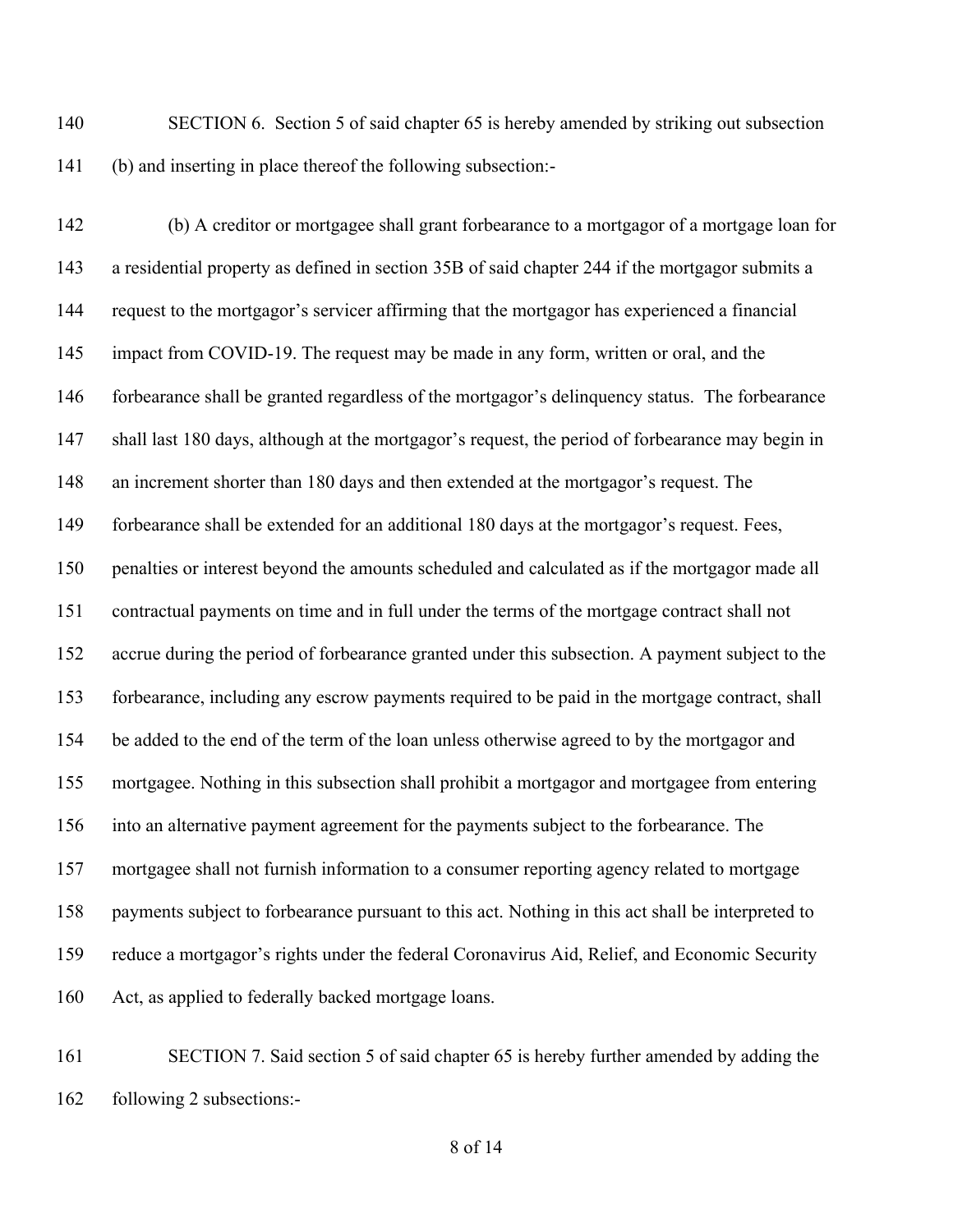(d) Notwithstanding any general or special law, rule, regulation or order to the contrary, a creditor or mortgagee shall grant forbearance to a mortgage loan for residential property owned by a nonprofit entity or an affiliate or agent of the non-profit entity or a mortgagor, including affiliates and agents, that owns 15 or fewer residential apartments, if the mortgagor submits a request to the mortgagor's servicer affirming that the mortgagor has experienced a financial impact from the COVID-19 emergency. The forbearance shall last 180 days; provided, that at the mortgagor's request, the period of forbearance may begin in an increment shorter than 180 days and then extended at the mortgagor's request, may be extended an additional 180 days at the mortgagor's request, and shall be offered on the same terms and conditions in subsection (b).

 (e) A mortgagor who has requested and received mortgage forbearance under subsection (b) or (d) shall for each month of the mortgage forbearance period, waive and forever hold tenants harmless from the obligation to pay that month's rent for each rental unit located on the property that is secured by the mortgage and which is occupied by a household who resided lawfully in the unit as of March 10, 2020, except if the mortgagor demonstrates by clear and convincing evidence that the tenant's failure to pay rent did not result from a loss of income or other change in economic circumstances caused directly or indirectly by the COVID-19 emergency.

 SECTION 8. Said chapter 65 is hereby further amended by striking out sections 6 to 8, inclusive, and inserting in place thereof the following 7 sections:-

 SECTION 5A. The commissioner of banks and the attorney general may develop and promulgate regulations and standardized forms for the written documentation required in section 5; provided, however, that the absence of such forms shall not render this act inoperable.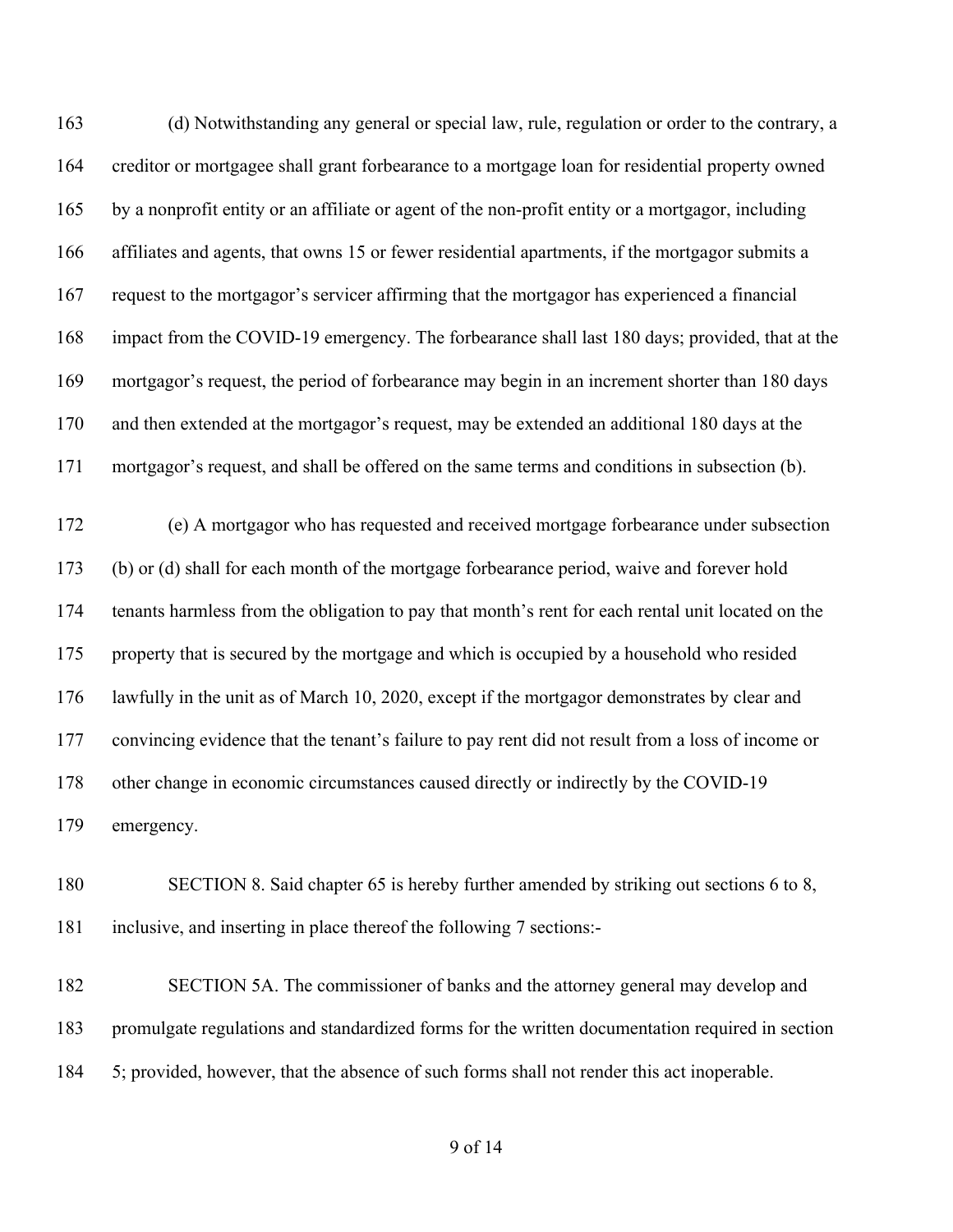SECTION 5B. Notwithstanding any general or special law to the contrary, the housing court department of the trial court shall have exclusive original jurisdiction of all claims for rent or mortgage payments due and payable during the period running from March 10, 2020 until 1 year after the COVID-19 emergency declaration has been lifted.

 SECTION 5C. Violations of this act shall constitute unfair or deceptive acts or practices for the purposes of section 2 of chapter 93A of the General Laws and shall be enforceable by the attorney general as well as by aggrieved tenants, homeowners or other occupants in the same manner and to the same extent as other violations of said chapter 93A. All the remedies of said chapter 93A shall be available for violations of any section of this act.

 SECTION 6. Section 4 shall expire 120 days after the effective date of this act or 45 days after the COVID-19 emergency declaration has been lifted, whichever is sooner; provided, however, that the governor may postpone such expiration in increments of not more than 90 days; provided further, that the governor shall not postpone such expiration to later than 45 days after the COVID-19 emergency declaration has been lifted.

 SECTION 6A. Section 3 and section 3A shall expire 1 year after the COVID-19 emergency declaration has been lifted; provided, that any deadline or time period for action that is tolled under subsection (c) of said section 3 shall begin to run upon the expiration of said section 3.

 SECTION 7. Subsection (a) of section 5 shall expire 1 year after the COVID-19 emergency declaration has been lifted.

 SECTION 8. Notwithstanding any general or special law to the contrary, a creditor or mortgagee shall not be required to grant a forbearance to a mortgagor of a mortgage loan for a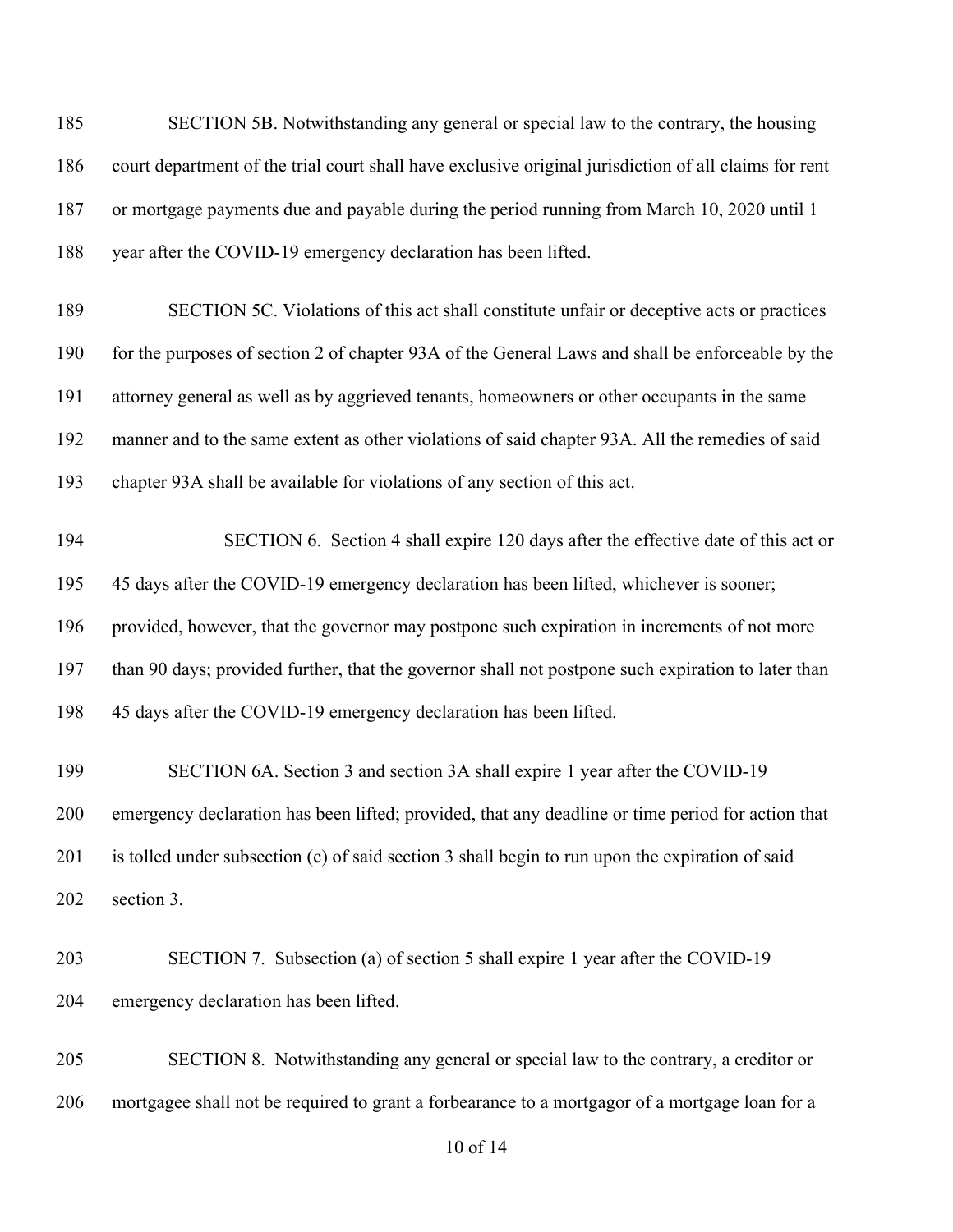residential property under subsection (b) or (d) of section 5 if the mortgagor's request for such forbearance is made after the expiration date in section 7.

 SECTION 9. (a) There shall be established and set upon the books a COVID-19 Housing Stability and Recovery Fund to be administered by the department of housing and community development, to provide assistance to owners of residential units who were unable to pay housing and housing-related costs for reasons related to the COVID-19 emergency. (b) The Fund shall consist of public and private sources such as revenue from appropriations or other monies authorized by the general court and specifically designated to be credited to the fund, funds from the federal government, and all other sources. Amounts credited to the Fund shall not be subject to further appropriation and any money remaining in the fund at 218 the end of a fiscal year shall not revert to the General Fund. (c) Amounts credited to the fund may be used, without further appropriation to provide grants or loans to landlords of residential dwelling units if: (i) the landlord owns no more than 15 residential dwelling units; and (ii) the landlord is able to demonstrate financial hardship due to 222 the deprivation of rental income during the novel coronavirus state of emergency declared by the governor. SECTION 10. (a) There shall be a special legislative commission established pursuant to section 2A of chapter 4 of the General Laws to study and investigate the effects of COVID-19 on housing.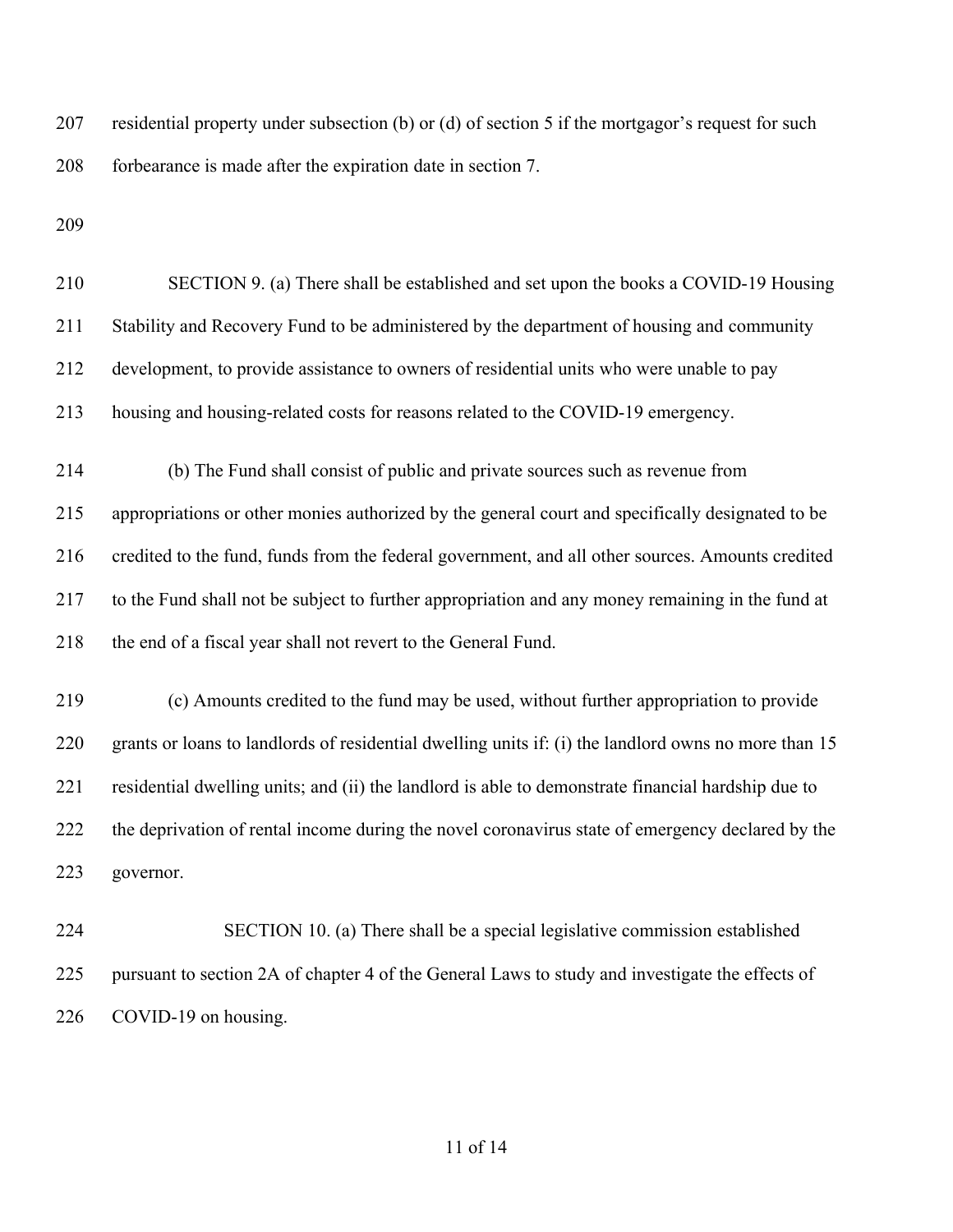(b) The commission shall consist of the following 33 members: the house and senate chairs of the joint committee on housing, who will serve as co-chairs; the chief justice of the housing court or a designee; the chief of the civil rights division of the attorney general's office or a designee; the executive director of the Massachusetts Housing Partnership Fund or a designee; the executive director of Community Economic Development Assistance Corporation or a designee; the executive director of Massachusetts Housing Finance Agency or a designee; the executive director of Citizens' Housing and Planning Association, Inc. or a designee; the executive director of City Life/Vida Urbana or a designee; the executive director of Small Property Owners Association, Inc. or a designee; the executive director of the Mass Alliance of HUD Tenants or a designee; the executive director of Massachusetts Immigrant and Refugee Advocacy Coalition, Inc. or a designee; the executive director of Massachusetts Association of Community Development Corporations or a designee; the executive director of Preservation of Affordable Housing, Inc. or a designee; the executive director of the Joint Center for Housing Studies of Harvard University or a designee; the executive director of the Massachusetts Institute of Technology Center for Real Estate or a designee; the executive director of the Massachusetts Institute of Technology Abdul Latif Jameel Poverty Action Lab or a designee; the executive director of Pine Street Inn, Inc. or a designee; a designee from the Housing Prescription as Health Care Program at Boston Medical Center; 2 directors of local housing authorities to be appointed by the chair, 1 of whom shall be from western Massachusetts and 1 of whom shall be from a gateway municipality; and 12 members to be appointed by the governor, 1 of whom shall be appointed from a list of nominees provided by the Shriver Center on Poverty Law's Racial Justice Institute, 1 of whom shall be appointed from a list of nominees provided by Charles Hamilton Houston Institute for Race and Justice, 1 of whom shall be appointed from a list of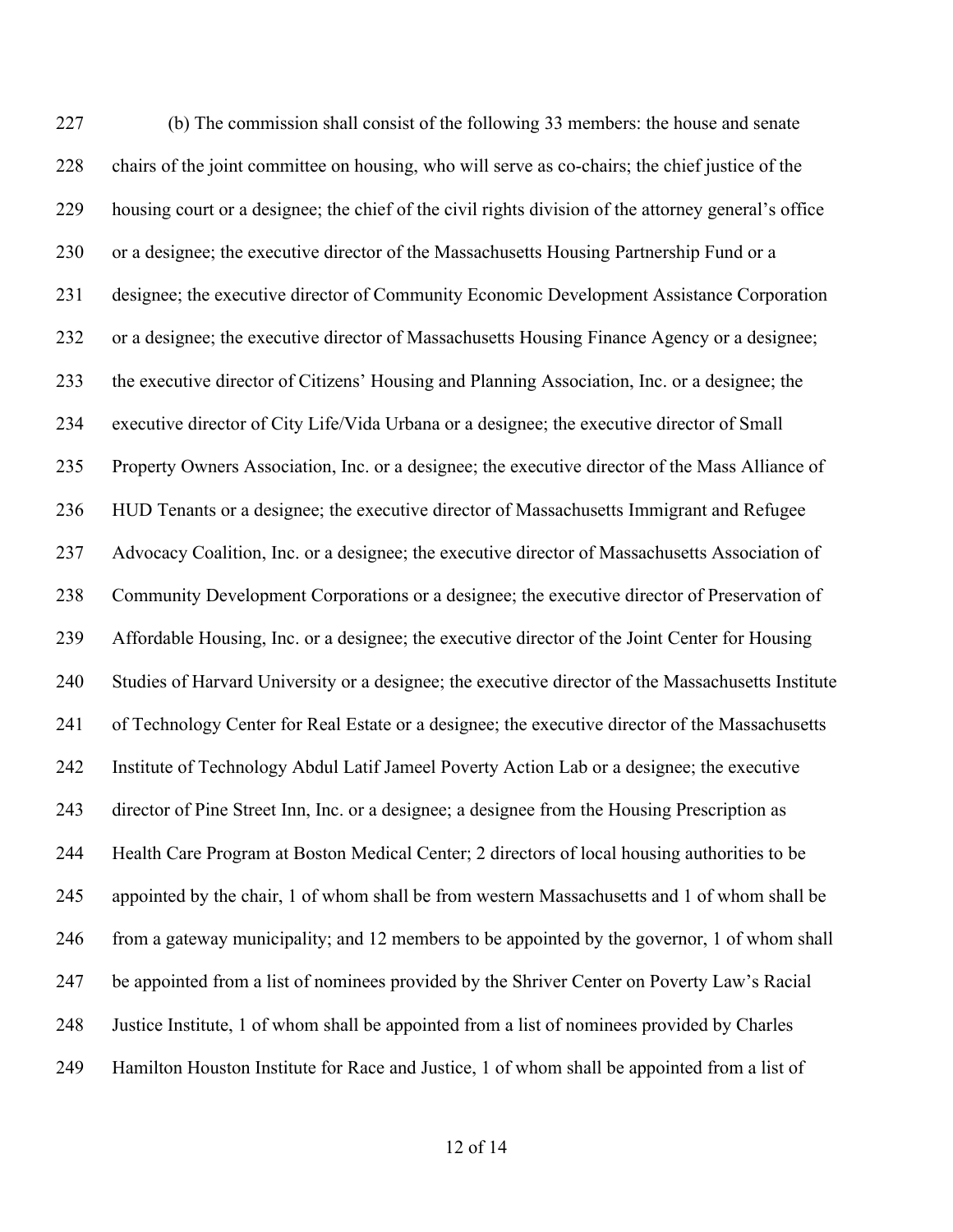nominees provided by the Boston branch of the NAACP, 1 of whom shall be appointed from a list of nominees provided by the Urban League, 1 of whom shall be appointed from a list of nominees from the ACLU Racial Justice Program, 1 of whom shall be an expert in medical and behavioral health appointed from a list of nominees from the Dimock Health Center, 2 of whom shall be representatives of large affordable housing developers, 2 of whom shall be representatives of small financial institutions and 2 of whom shall be representatives of large financial institutions; provided, that the representatives of financial institutions shall include women and people of color in such proportion as these groups exist in the commonwealth's population as periodically determined by the state secretary as the commonwealth's chief census officer.

 (c) The commission shall investigate and report on the effects of the COVID-19 pandemic on housing, including but not limited to: (i) the cost and supply of housing; (ii) housing distress to families, seniors, undocumented immigrants and financially vulnerable populations; (iii) the financial impact on small property owners; (iv) the risks of speculation by large financial institutions and venture capital; (v) the impact on financing of housing maintenance and operations; (vi) the impact on employment in the housing maintenance and operations sectors; (vii) the disparate impact of the COVID-19 pandemic on black, indigenous and people of color in the area of housing stability; and (viii) the health effects of COVID-19- related housing instability.

 (d) Not later than 3 months after the effective date of this act, the commission shall file a report of its findings and recommendations with the clerks of the house of representatives and 271 the senate.